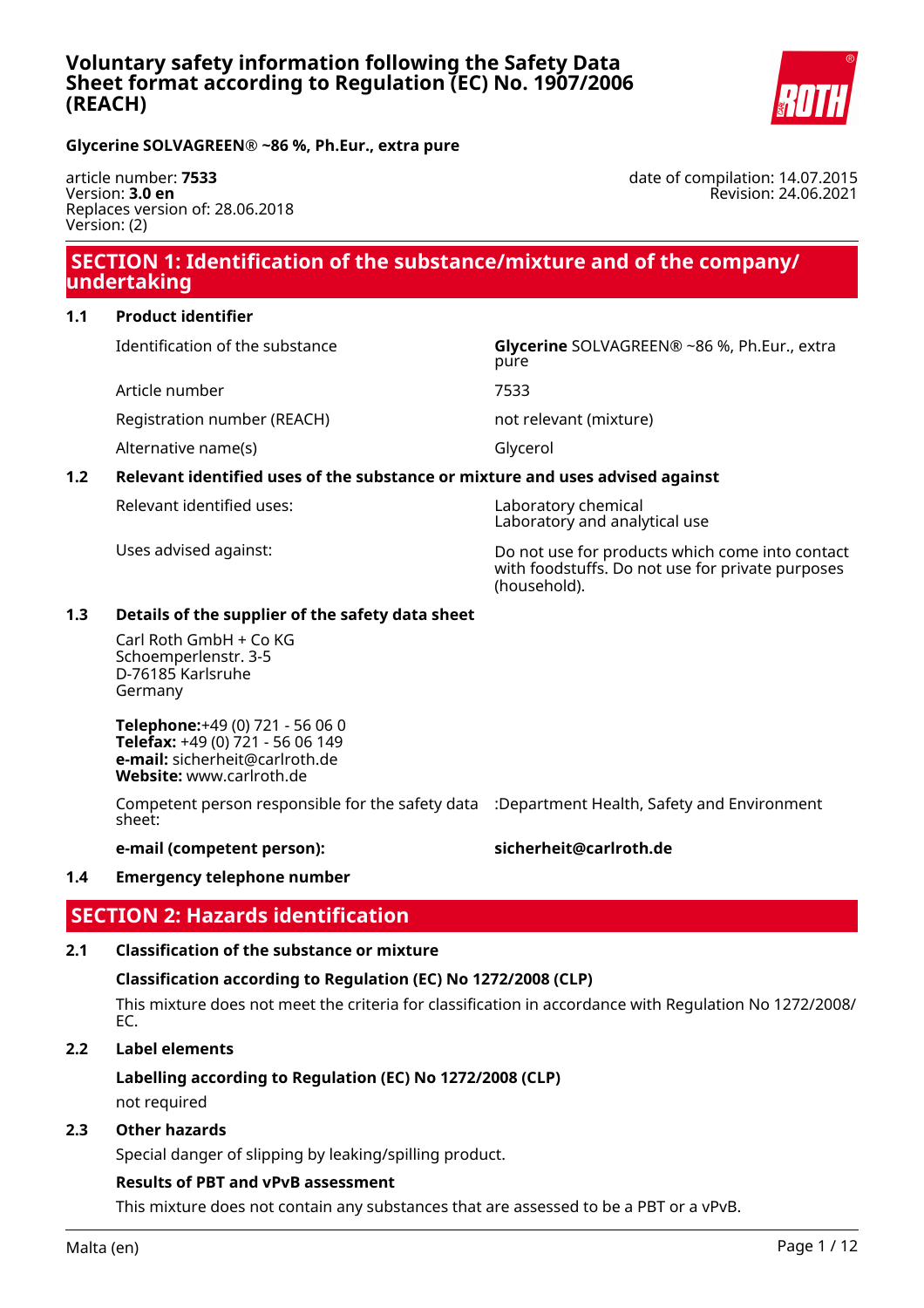

**Glycerine SOLVAGREEN® ~86 %, Ph.Eur., extra pure**

article number: **7533**

# **SECTION 3: Composition/information on ingredients**

## **3.1 Substances**

not relevant (mixture)

#### **3.2 Mixtures**

#### **Description of the mixture**

This product does not meet the criteria for classification in any hazard class according to GHS

# **SECTION 4: First aid measures**

#### **4.1 Description of first aid measures**



**General notes**

Take off contaminated clothing.

# **Following inhalation**

Provide fresh air. In all cases of doubt, or when symptoms persist, seek medical advice.

#### **Following skin contact**

Rinse skin with water/shower.

#### **Following eye contact**

Rinse cautiously with water for several minutes. In all cases of doubt, or when symptoms persist, seek medical advice.

## **Following ingestion**

Rinse mouth. Call a doctor if you feel unwell.

#### **4.2 Most important symptoms and effects, both acute and delayed**

Dizziness, Headache, Gastrointestinal complaints, Diarrhoea, Vomiting

## **4.3 Indication of any immediate medical attention and special treatment needed** none

# **SECTION 5: Firefighting measures**

#### **5.1 Extinguishing media**



#### **Suitable extinguishing media**

co-ordinate firefighting measures to the fire surroundings water spray, alcohol resistant foam, dry extinguishing powder, BC-powder, carbon dioxide (CO<sub>2</sub>)

#### **Unsuitable extinguishing media**

water jet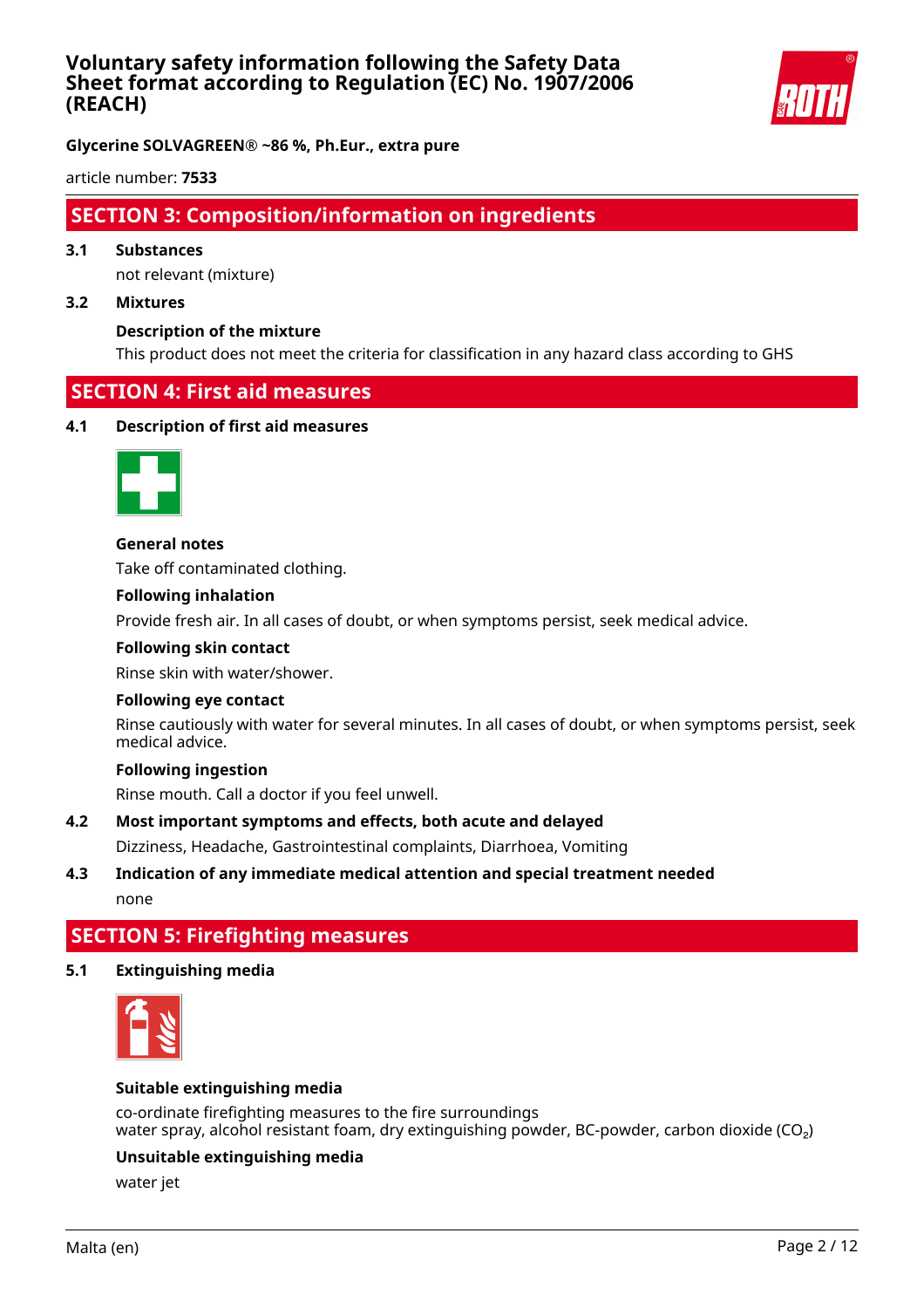

# **Glycerine SOLVAGREEN® ~86 %, Ph.Eur., extra pure**

article number: **7533**

# **5.2 Special hazards arising from the substance or mixture**

Combustible.

## **Hazardous combustion products**

Carbon monoxide (CO), Carbon dioxide (CO₂), May produce toxic fumes of carbon monoxide if burning.

## **5.3 Advice for firefighters**

In case of fire and/or explosion do not breathe fumes. Fight fire with normal precautions from a reasonable distance. Wear self-contained breathing apparatus.

# **SECTION 6: Accidental release measures**

**6.1 Personal precautions, protective equipment and emergency procedures**



# **For non-emergency personnel**

No special measures are necessary.

## **6.2 Environmental precautions**

Keep away from drains, surface and ground water.

## **6.3 Methods and material for containment and cleaning up**

# **Advice on how to contain a spill**

Covering of drains.

# **Other information relating to spills and releases**

Place in appropriate containers for disposal. Ventilate affected area.

#### **6.4 Reference to other sections**

Hazardous combustion products: see section 5. Personal protective equipment: see section 8. Incompatible materials: see section 10. Disposal considerations: see section 13.

# **SECTION 7: Handling and storage**

# **7.1 Precautions for safe handling**

Provision of sufficient ventilation.

#### **Advice on general occupational hygiene**

Keep away from food, drink and animal feedingstuffs.

# **7.2 Conditions for safe storage, including any incompatibilities**

Keep container tightly closed.

#### **Incompatible substances or mixtures**

Observe hints for combined storage.

#### **Consideration of other advice:**

# **Specific designs for storage rooms or vessels**

Recommended storage temperature: 15 – 25 °C

#### **7.3 Specific end use(s)**

No information available.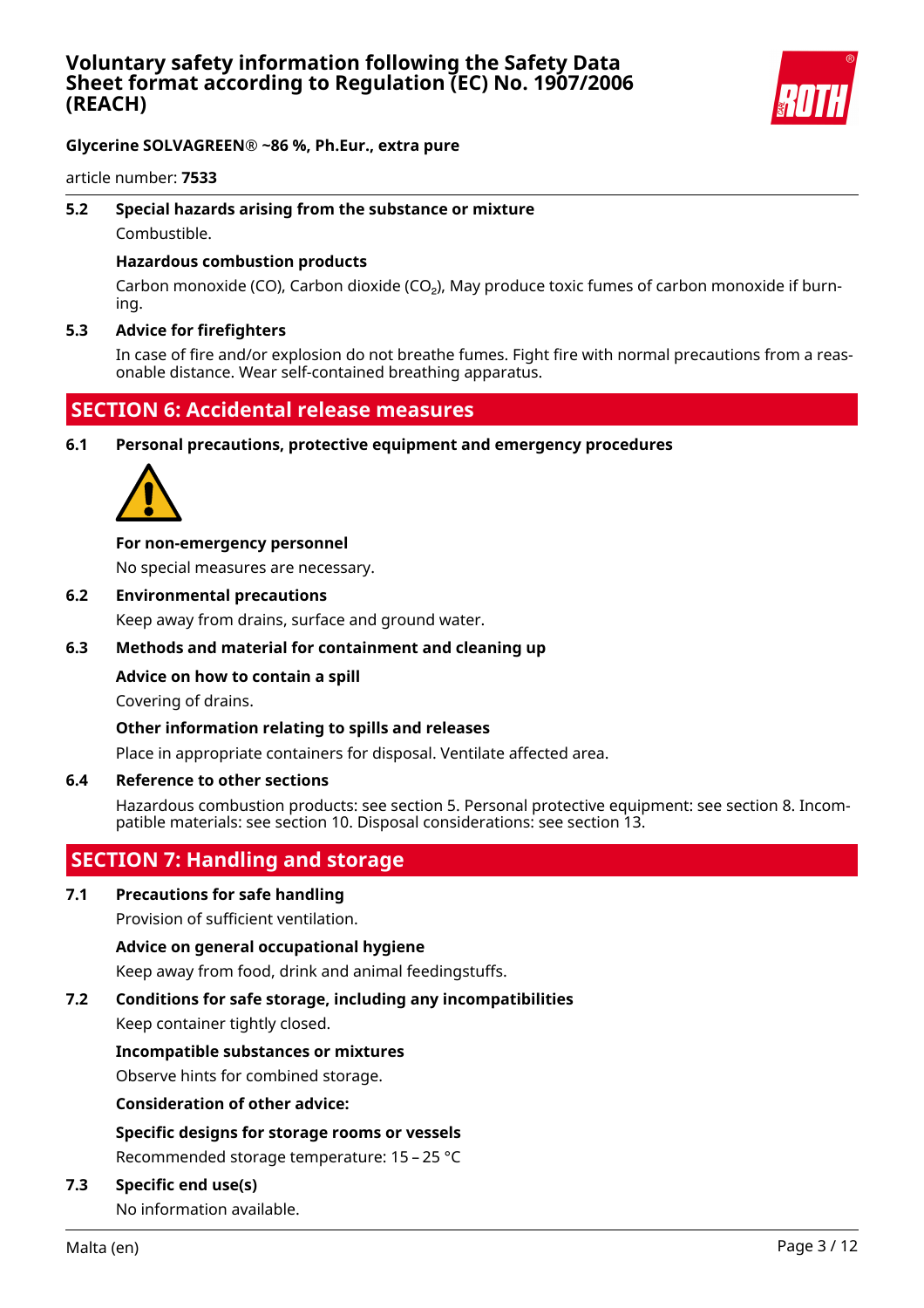

**Glycerine SOLVAGREEN® ~86 %, Ph.Eur., extra pure**

article number: **7533**

# **SECTION 8: Exposure controls/personal protection**

**8.1 Control parameters**

# **National limit values**

# **Occupational exposure limit values (Workplace Exposure Limits)** Data are not available.

#### **8.2 Exposure controls**

# **Individual protection measures (personal protective equipment)**

**Eye/face protection**



Use safety goggle with side protection.

## **Skin protection**



### **• hand protection**

Wear suitable gloves. Chemical protection gloves are suitable, which are tested according to EN 374.

#### **• type of material**

NBR (Nitrile rubber)

## **• material thickness**

>0,11 mm

#### **• breakthrough times of the glove material**

>480 minutes (permeation: level 6)

#### **• other protection measures**

Take recovery periods for skin regeneration. Preventive skin protection (barrier creams/ointments) is recommended.

#### **Respiratory protection**



Respiratory protection necessary at: Aerosol or mist formation. Type: A (against organic gases and vapours with a boiling point of > 65 °C , colour code: Brown).

#### **Environmental exposure controls**

Keep away from drains, surface and ground water.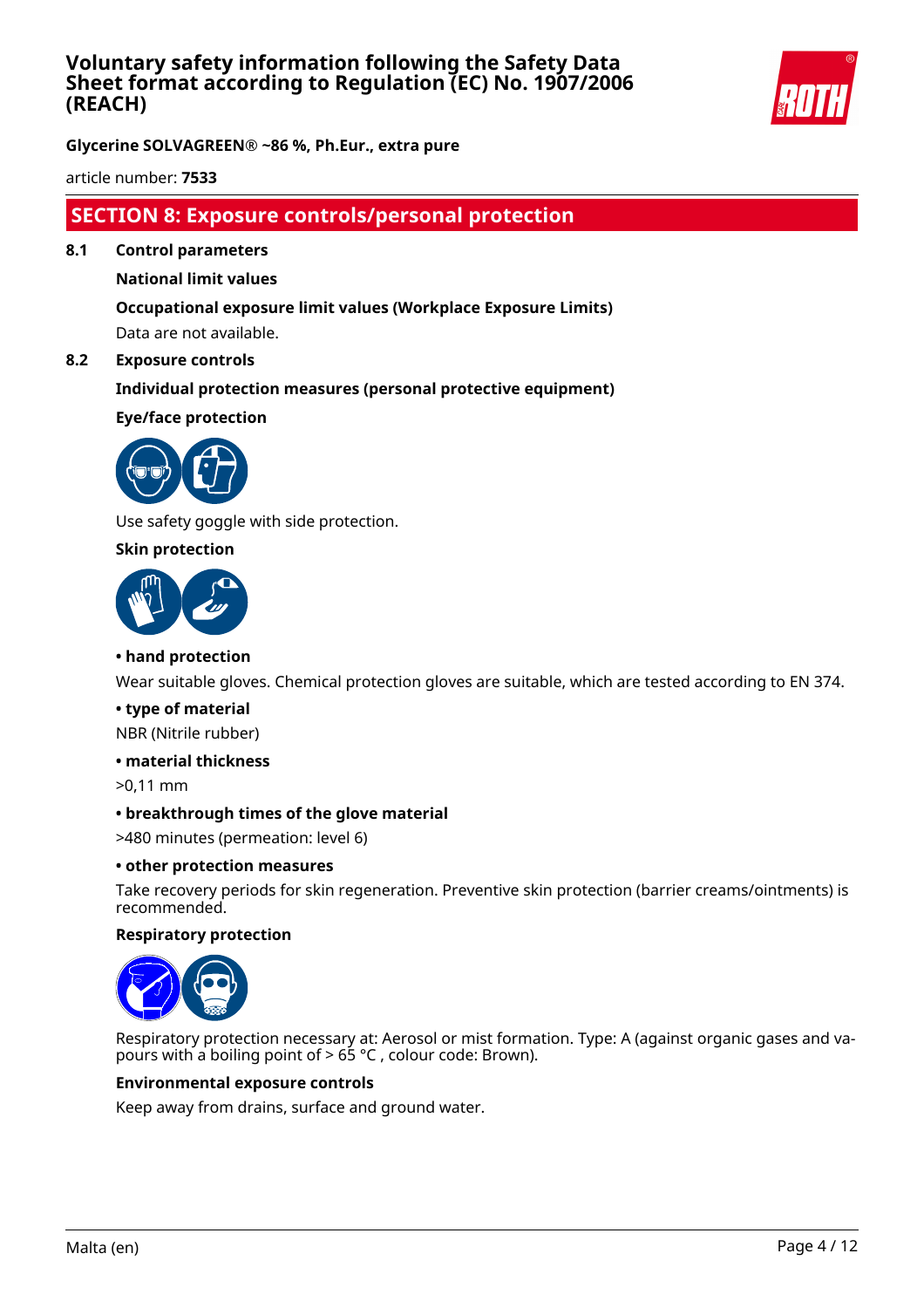

# **Glycerine SOLVAGREEN® ~86 %, Ph.Eur., extra pure**

article number: **7533**

|     | <b>SECTION 9: Physical and chemical properties</b>          |                                                                |
|-----|-------------------------------------------------------------|----------------------------------------------------------------|
| 9.1 | Information on basic physical and chemical properties       |                                                                |
|     | Physical state                                              | liquid                                                         |
|     | Form                                                        | viscous                                                        |
|     | Colour                                                      | colourless - clear                                             |
|     | Odour                                                       | characteristic                                                 |
|     | Melting point/freezing point                                | not determined                                                 |
|     | Boiling point or initial boiling point and boiling<br>range | 290 °C                                                         |
|     | Flammability                                                | this material is combustible, but will not ignite<br>readily   |
|     | Lower and upper explosion limit                             | 11,3 vol%                                                      |
|     | Flash point                                                 | 180 °C                                                         |
|     | Auto-ignition temperature                                   | 370 °C                                                         |
|     | Decomposition temperature                                   | not relevant                                                   |
|     | pH (value)                                                  | 6,5 - 8,5 (20 °C)                                              |
|     | Kinematic viscosity                                         | 118,1 $\text{mm}^2$ / <sub>s</sub> at 20 °C                    |
|     | Solubility(ies)                                             |                                                                |
|     | Water solubility                                            | miscible in any proportion                                     |
|     | Partition coefficient                                       |                                                                |
|     | Partition coefficient n-octanol/water (log value):          | this information is not available                              |
|     | Vapour pressure                                             | <0,1 hPa at 20 °C                                              |
|     | Density                                                     | 1,23 – 1,27 $9/_{cm^3}$ at 20 °C                               |
|     | Relative vapour density                                     | information on this property is not available                  |
|     | Particle characteristics                                    | not relevant (liquid)                                          |
|     | Other safety parameters                                     |                                                                |
|     | Oxidising properties                                        | none                                                           |
| 9.2 | <b>Other information</b>                                    |                                                                |
|     | Information with regard to physical hazard<br>classes:      | hazard classes acc. to GHS<br>(physical hazards): not relevant |
|     | Other safety characteristics:                               |                                                                |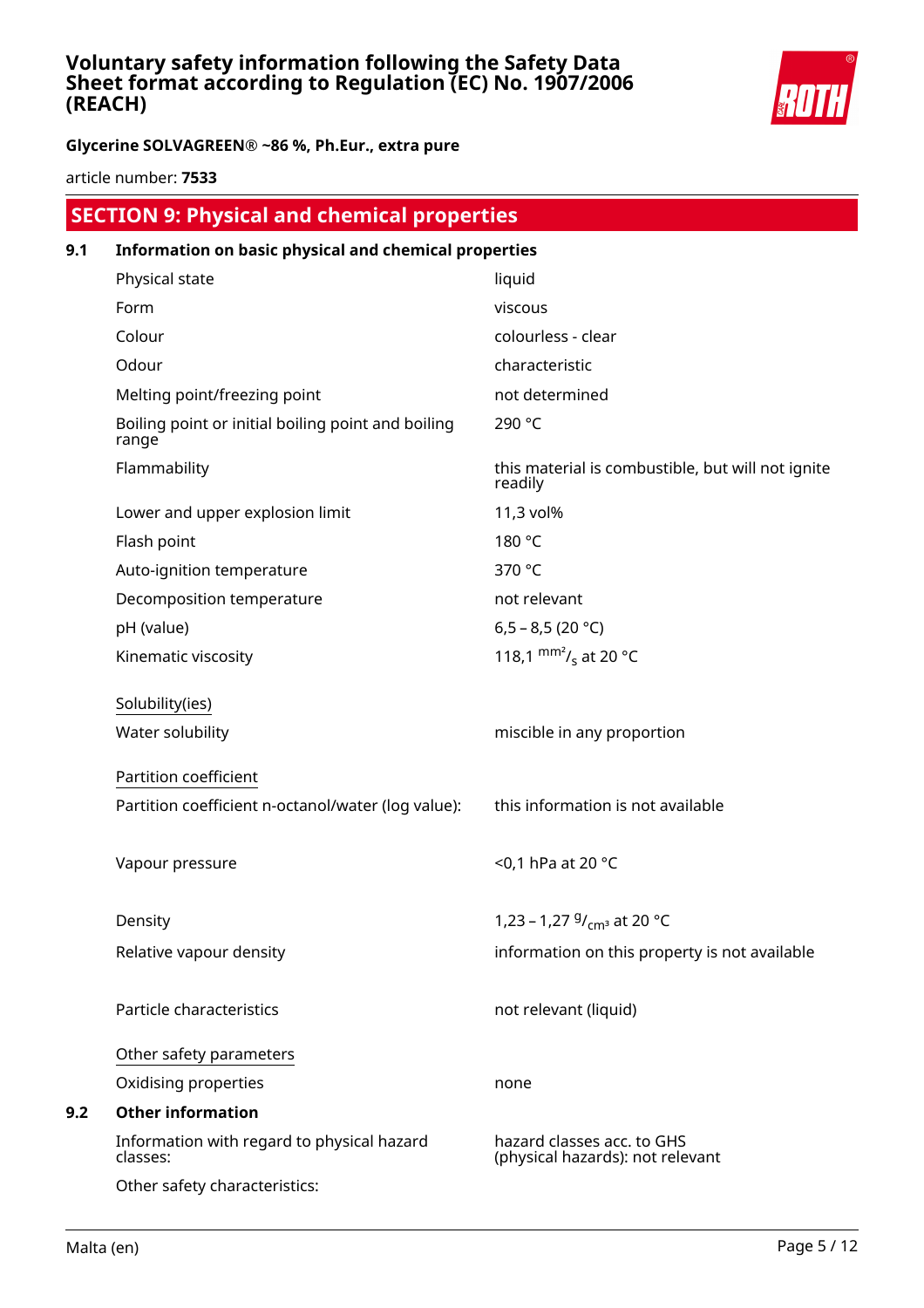

# **Glycerine SOLVAGREEN® ~86 %, Ph.Eur., extra pure**

#### article number: **7533**

Miscibility completely miscible with water

Temperature class (EU, acc. to ATEX) T2

Maximum permissible surface temperature on the equipment: 300°C

# **SECTION 10: Stability and reactivity**

#### **10.1 Reactivity**

This material is not reactive under normal ambient conditions.

#### **If heated**

Vapours may form explosive mixtures with air.

#### **10.2 Chemical stability**

The material is stable under normal ambient and anticipated storage and handling conditions of temperature and pressure.

#### **10.3 Possibility of hazardous reactions**

**Violent reaction with:** strong oxidiser, Chlorine, Peroxides, Hydrogen peroxide, Permanganates, Chromium(VI) oxide, Sulphuric acid, Nitric acid, Perchlorates, => Explosive properties

#### **10.4 Conditions to avoid**

There are no specific conditions known which have to be avoided.

#### **10.5 Incompatible materials**

There is no additional information.

#### **10.6 Hazardous decomposition products**

Hazardous combustion products: see section 5.

# **SECTION 11: Toxicological information**

#### **11.1 Information on hazard classes as defined in Regulation (EC) No 1272/2008**

Test data are not available for the complete mixture.

#### **Classification procedure**

The method for classification of the mixture is based on ingredients of the mixture (additivity formula).

#### **Classification according to GHS (1272/2008/EC, CLP)**

This mixture does not meet the criteria for classification in accordance with Regulation No 1272/2008/ EC.

#### **Acute toxicity**

Shall not be classified as acutely toxic.

#### **Skin corrosion/irritation**

Shall not be classified as corrosive/irritant to skin.

#### **Serious eye damage/eye irritation**

Shall not be classified as seriously damaging to the eye or eye irritant.

#### **Respiratory or skin sensitisation**

Shall not be classified as a respiratory or skin sensitiser.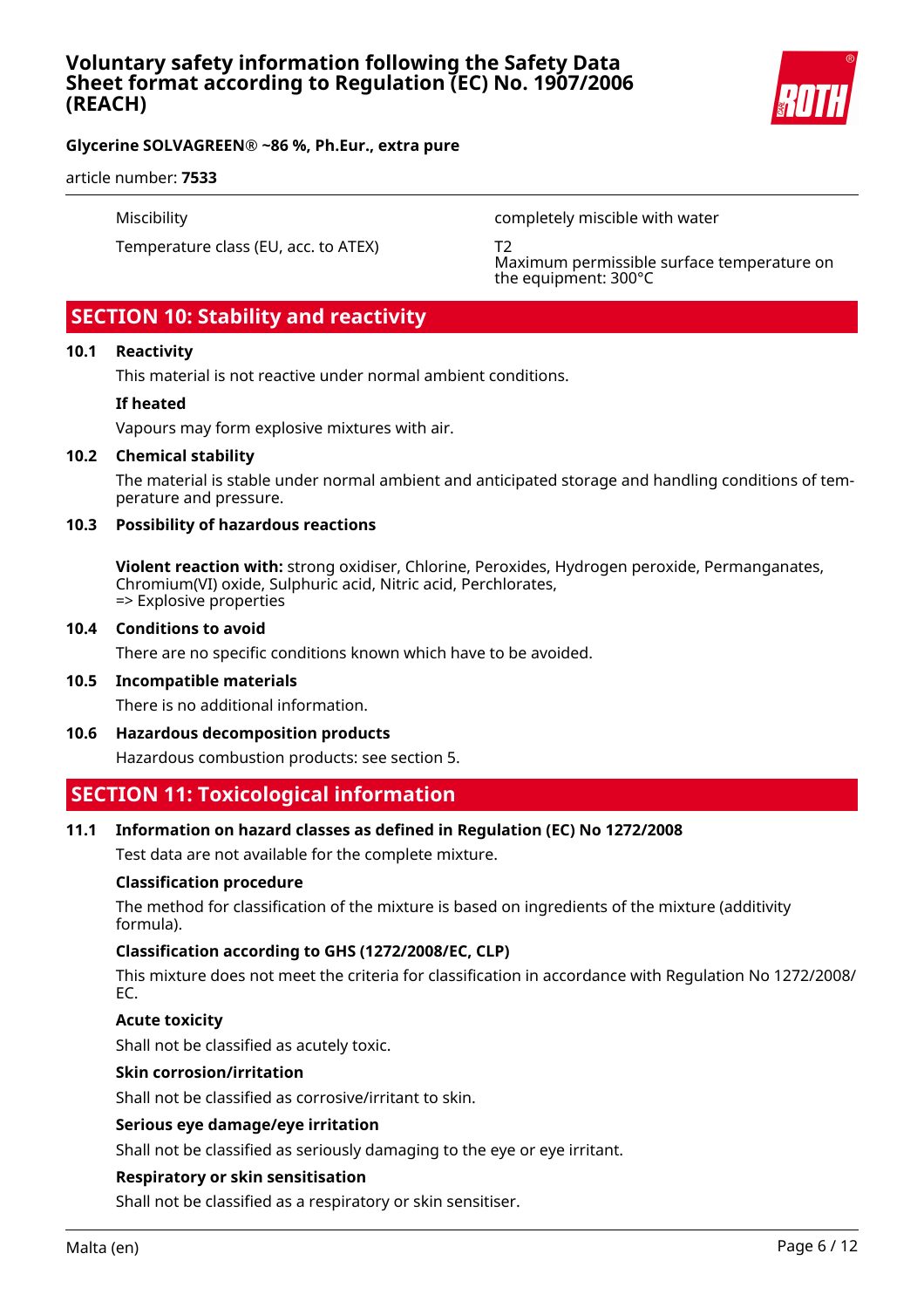

# **Glycerine SOLVAGREEN® ~86 %, Ph.Eur., extra pure**

article number: **7533**

### **Germ cell mutagenicity**

Shall not be classified as germ cell mutagenic.

### **Carcinogenicity**

Shall not be classified as carcinogenic.

### **Reproductive toxicity**

Shall not be classified as a reproductive toxicant.

## **Specific target organ toxicity - single exposure**

Shall not be classified as a specific target organ toxicant (single exposure).

## **Specific target organ toxicity - repeated exposure**

Shall not be classified as a specific target organ toxicant (repeated exposure).

## **Aspiration hazard**

Shall not be classified as presenting an aspiration hazard.

## **Symptoms related to the physical, chemical and toxicological characteristics**

## **• If swallowed**

diarrhoea, vomiting, gastrointestinal complaints

## **• If in eyes**

slightly irritant but not relevant for classification

#### **• If inhaled**

dizziness, headache, slightly irritant but not relevant for classification

#### **• If on skin**

Frequently or prolonged contact with skin may cause dermal irritation

#### **• Other information**

none

# **11.2 Endocrine disrupting properties**

None of the ingredients are listed.

# **11.3 Information on other hazards**

There is no additional information.

# **SECTION 12: Ecological information**

# **12.1 Toxicity**

Shall not be classified as hazardous to the aquatic environment.

#### **Biodegradation**

Data are not available.

# **12.2 Process of degradability**

Data are not available.

**12.3 Bioaccumulative potential**

Data are not available.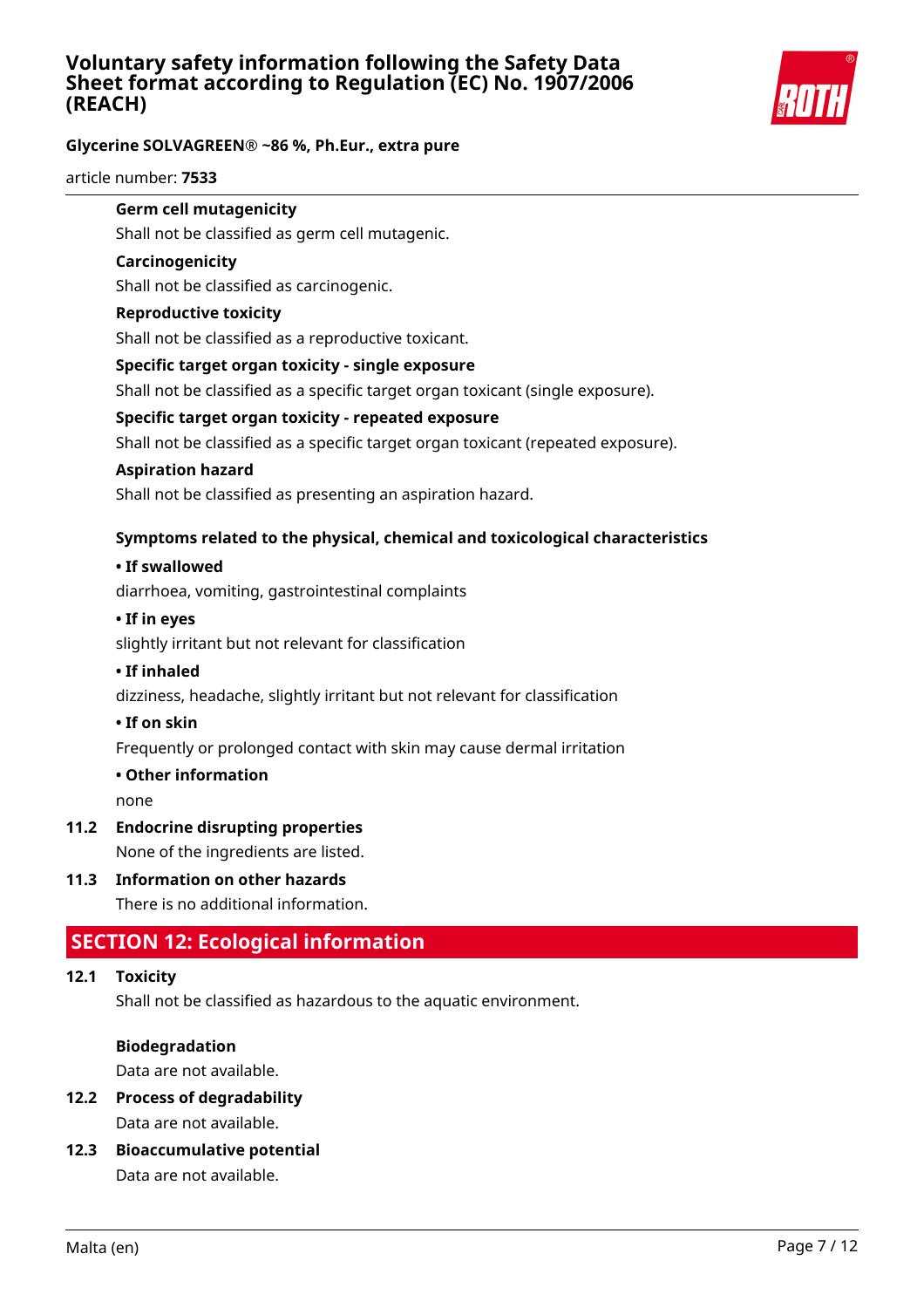

## **Glycerine SOLVAGREEN® ~86 %, Ph.Eur., extra pure**

article number: **7533**

**12.4 Mobility in soil**

Data are not available.

- **12.5 Results of PBT and vPvB assessment** Data are not available.
- **12.6 Endocrine disrupting properties** None of the ingredients are listed.
- **12.7 Other adverse effects**

Data are not available.

# **SECTION 13: Disposal considerations**

## **13.1 Waste treatment methods**



Consult the appropriate local waste disposal expert about waste disposal.

#### **Sewage disposal-relevant information**

Do not empty into drains.

#### **13.2 Relevant provisions relating to waste**

The allocation of waste identity numbers/waste descriptions must be carried out according to the EEC, specific to the industry and process. Waste catalogue ordinance (Germany).

**13.3 Remarks**

Waste shall be separated into the categories that can be handled separately by the local or national waste management facilities. Please consider the relevant national or regional provisions.

# **SECTION 14: Transport information**

- 
- **14.2 UN proper shipping name not assigned not** assigned
- **14.3 Transport hazard class(es)** none
- **14.4 Packing group not assigned**
- 
- **14.6 Special precautions for user**

There is no additional information.

- **14.7 Maritime transport in bulk according to IMO instruments** The cargo is not intended to be carried in bulk.
- **14.8 Information for each of the UN Model Regulations**

# **Transport of dangerous goods by road, rail and inland waterway (ADR/RID/ADN) - Additional information**

Not subject to ADR, RID and ADN.

**14.1 UN number or ID number not subject to transport regulations** 

**14.5 Environmental hazards** non-environmentally hazardous acc. to the dangerous goods regulations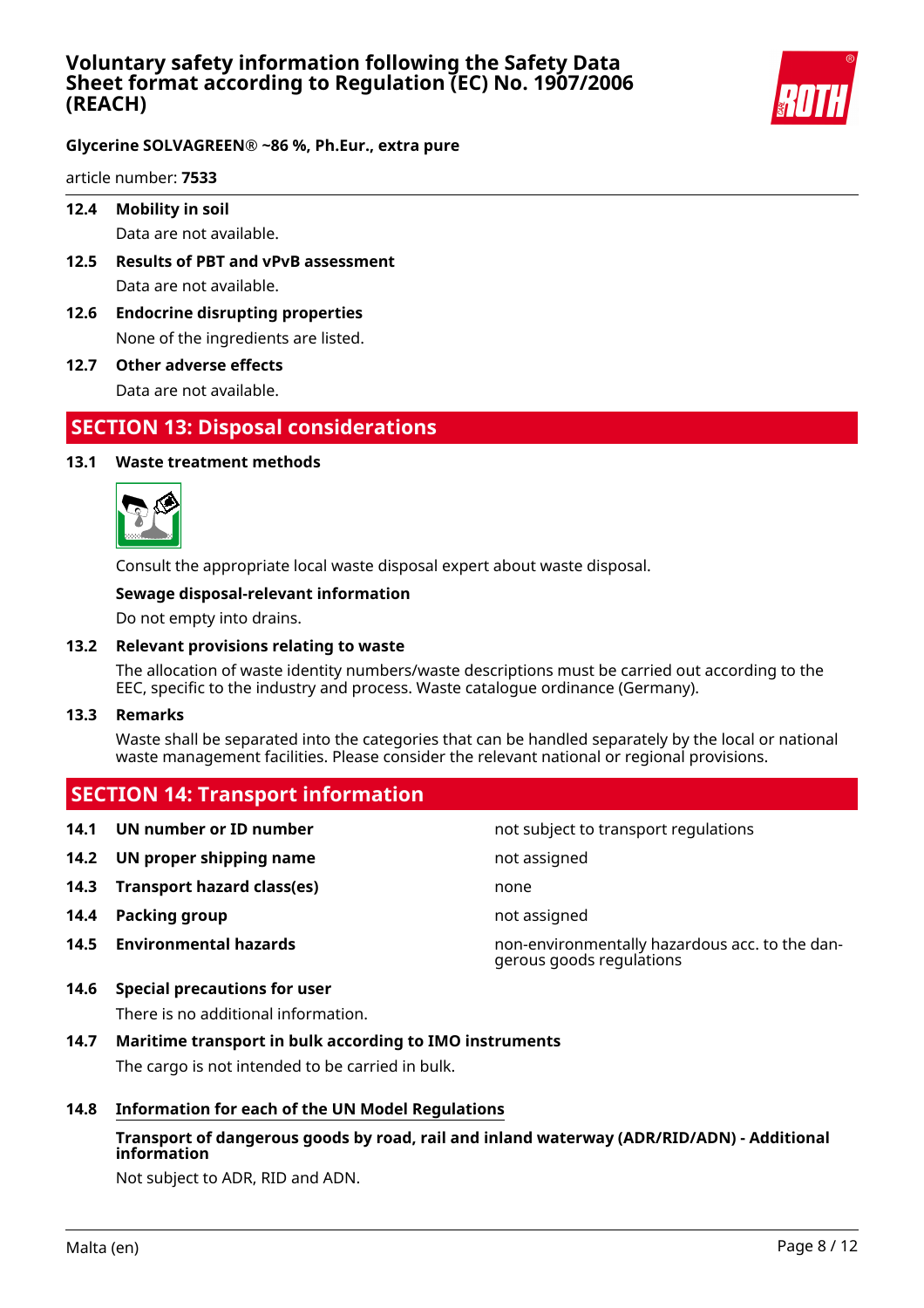

# **Glycerine SOLVAGREEN® ~86 %, Ph.Eur., extra pure**

article number: **7533**

# **International Maritime Dangerous Goods Code (IMDG) - Additional information** Not subject to IMDG.

# **International Civil Aviation Organization (ICAO-IATA/DGR) - Additional information** Not subject to ICAO-IATA.

# **SECTION 15: Regulatory information**

## **15.1 Safety, health and environmental regulations/legislation specific for the substance or mixture**

#### **Relevant provisions of the European Union (EU)**

#### **Restrictions according to REACH, Annex XVII**

none of the ingredients are listed

## **List of substances subject to authorisation (REACH, Annex XIV)/SVHC - candidate list**

None of the ingredients are listed. (Or Concentration of the substance in a mixture: <0.1 % Mass concentration)

## **Seveso Directive**

| 2012/18/EU (Seveso III) |                                       |                                                                                            |              |
|-------------------------|---------------------------------------|--------------------------------------------------------------------------------------------|--------------|
| <b>No</b>               | Dangerous substance/hazard categories | Qualifying quantity (tonnes) for the application of lower and upper-tier re-<br>quirements | <b>Notes</b> |
|                         | not assigned                          |                                                                                            |              |

#### **Deco-Paint Directive**

| VOC content | 0 %<br>09/<br>v |
|-------------|-----------------|
|             |                 |

#### **Industrial Emissions Directive (IED)**

| ∣ VOC content                                 | 0 % |
|-----------------------------------------------|-----|
| l VOC content<br>Water content was discounted | 09/ |

#### **Directive on the restriction of the use of certain hazardous substances in electrical and electronic equipment (RoHS)**

none of the ingredients are listed

#### **Regulation concerning the establishment of a European Pollutant Release and Transfer Register (PRTR)**

none of the ingredients are listed

#### **Water Framework Directive (WFD)**

none of the ingredients are listed

#### **Regulation on the marketing and use of explosives precursors**

none of the ingredients are listed

## **Regulation on drug precursors**

none of the ingredients are listed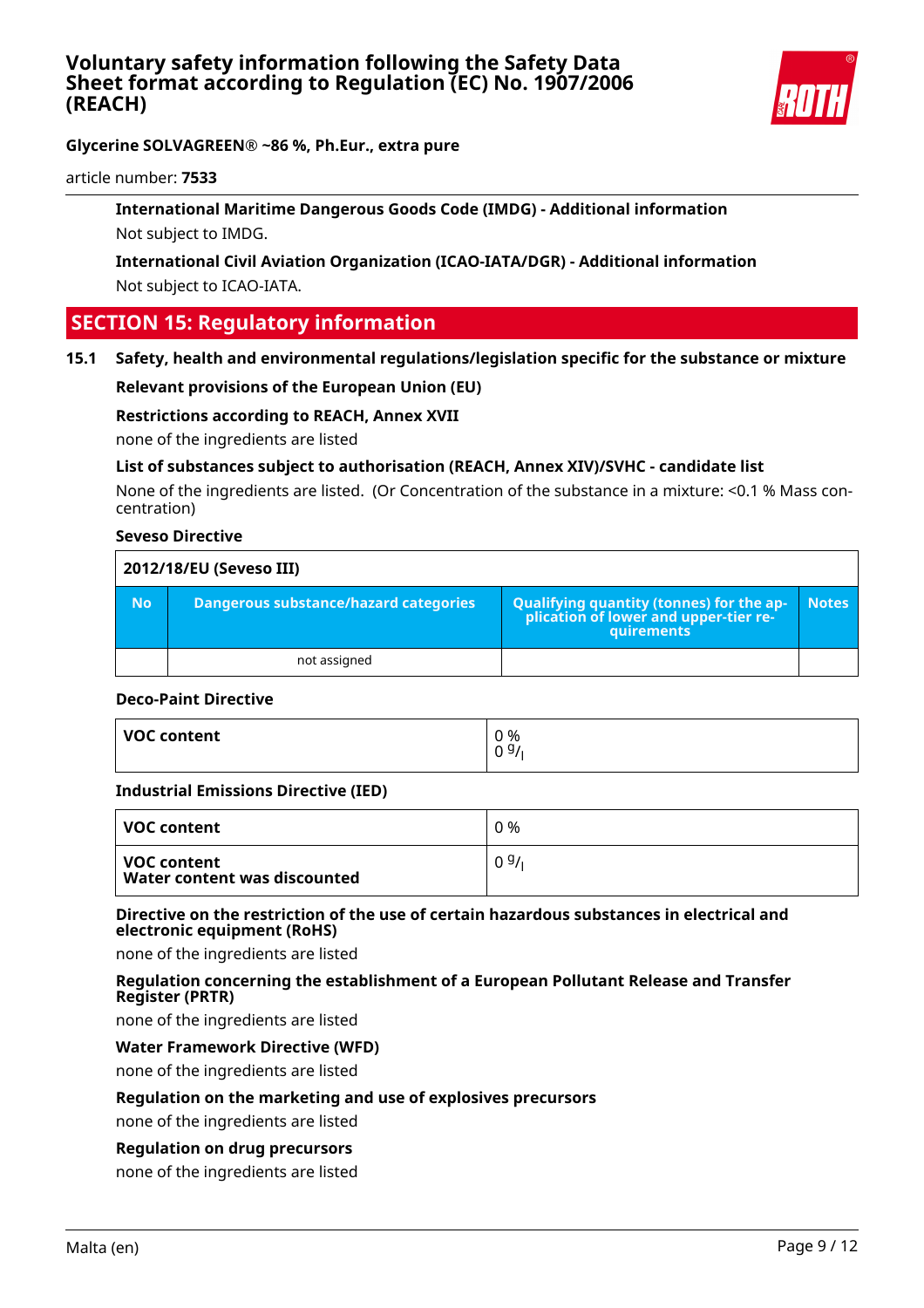

# **Glycerine SOLVAGREEN® ~86 %, Ph.Eur., extra pure**

article number: **7533**

# **Regulation on substances that deplete the ozone layer (ODS)**

none of the ingredients are listed

# **Regulation concerning the export and import of hazardous chemicals (PIC)**

none of the ingredients are listed

### **Regulation on persistent organic pollutants (POP)**

none of the ingredients are listed

#### **National inventories**

| <b>Country</b> | <b>Inventory</b> | <b>Status</b>                  |
|----------------|------------------|--------------------------------|
| AU             | <b>AICS</b>      | all ingredients are listed     |
| CA             | <b>DSL</b>       | all ingredients are listed     |
| <b>CN</b>      | <b>IECSC</b>     | all ingredients are listed     |
| EU             | ECSI             | all ingredients are listed     |
| EU             | REACH Reg.       | all ingredients are listed     |
| JP             | <b>CSCL-ENCS</b> | all ingredients are listed     |
| KR             | KECI             | all ingredients are listed     |
| <b>MX</b>      | <b>INSQ</b>      | all ingredients are listed     |
| NZ             | <b>NZIOC</b>     | all ingredients are listed     |
| PH             | <b>PICCS</b>     | all ingredients are listed     |
| TR             | <b>CICR</b>      | not all ingredients are listed |
| <b>TW</b>      | <b>TCSI</b>      | all ingredients are listed     |
| US             | <b>TSCA</b>      | all ingredients are listed     |

**Legend**

| AICS         | Australian Inventory of Chemical Substances                             |
|--------------|-------------------------------------------------------------------------|
| <b>CICR</b>  | Chemical Inventory and Control Regulation                               |
|              | CSCL-ENCS List of Existing and New Chemical Substances (CSCL-ENCS)      |
| DSL.         | Domestic Substances List (DSL)                                          |
| ECSI         | EC Substance Inventory (EINECS, ELINCS, NLP)                            |
| IECSC        | Inventory of Existing Chemical Substances Produced or Imported in China |
| INSO         | National Inventory of Chemical Substances                               |
| KECI         | Korea Existing Chemicals Inventory                                      |
| NZIoC        | New Zealand Inventory of Chemicals                                      |
| <b>PICCS</b> | Philippine Inventory of Chemicals and Chemical Substances (PICCS)       |
|              | REACH Reg. REACH registered substances                                  |
| TCSI         | Taiwan Chemical Substance Inventory                                     |
| TSCA         | Toxic Substance Control Act                                             |

### **15.2 Chemical Safety Assessment**

Chemical safety assessments for substances in this mixture were not carried out.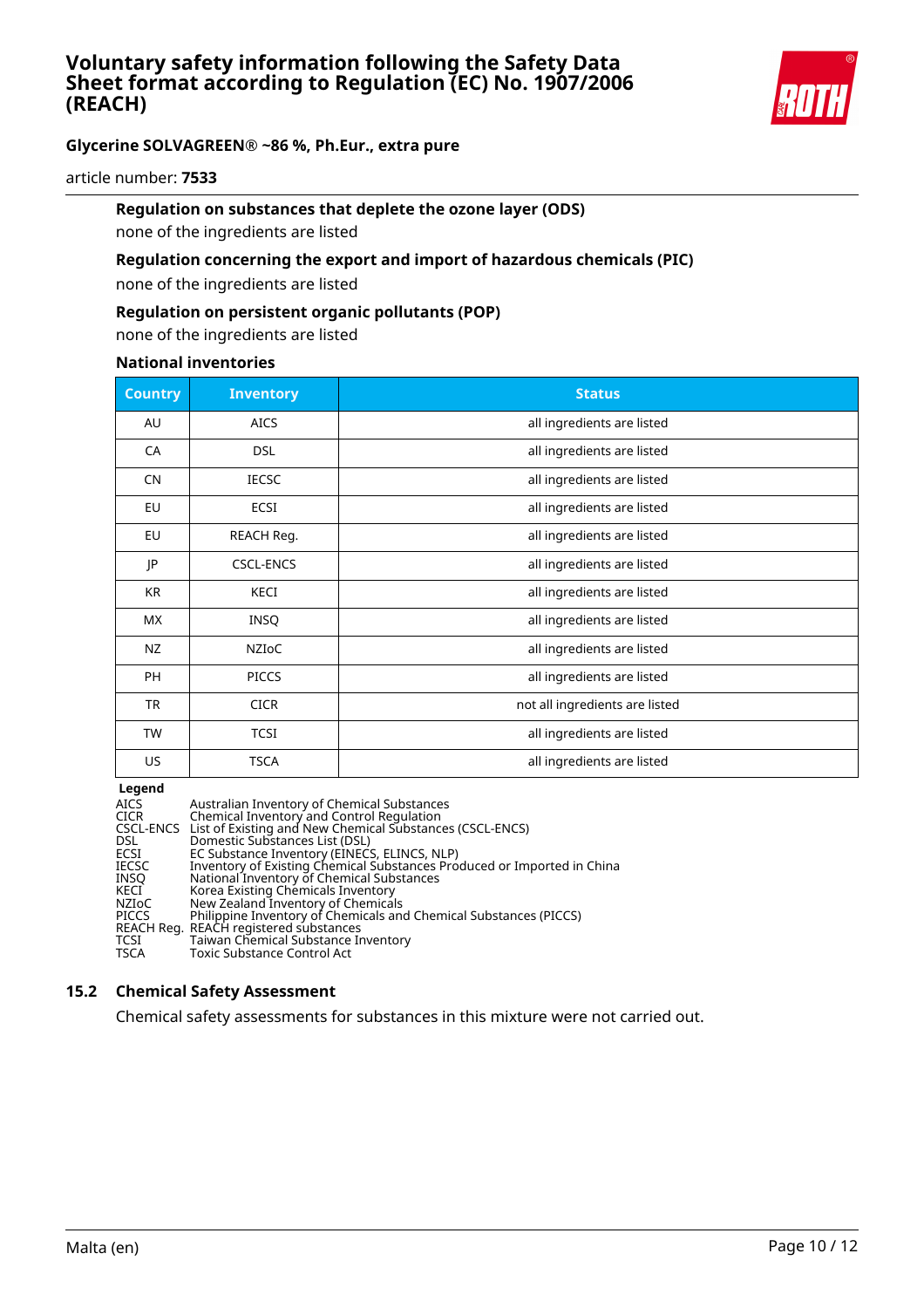

**Glycerine SOLVAGREEN® ~86 %, Ph.Eur., extra pure**

article number: **7533**

# **SECTION 16: Other information**

# **Indication of changes (revised safety data sheet)**

Alignment to regulation: Regulation (EC) No. 1907/2006 (REACH), amended by 2020/878/EU

#### Restructuring: section 9, section 14

| <b>Section</b> | <b>Former entry (text/value)</b>                      | <b>Actual entry (text/value)</b>                                                                                                | Safety-<br>relev-<br>ant |
|----------------|-------------------------------------------------------|---------------------------------------------------------------------------------------------------------------------------------|--------------------------|
| 2.2            | Signal word:<br>not required                          |                                                                                                                                 | yes                      |
| 2.3            | Other hazards:<br>There is no additional information. | Other hazards:<br>Special danger of slipping by leaking/spilling<br>product.                                                    | yes                      |
| 2.3            |                                                       | Results of PBT and vPvB assessment:<br>This mixture does not contain any substances<br>that are assessed to be a PBT or a vPvB. | yes                      |

#### **Abbreviations and acronyms**

| Abbr.           | <b>Descriptions of used abbreviations</b>                                                                                                                                                                                       |
|-----------------|---------------------------------------------------------------------------------------------------------------------------------------------------------------------------------------------------------------------------------|
| <b>ADN</b>      | Accord européen relatif au transport international des marchandises dangereuses par voies de naviga-<br>tion intérieures (European Agreement concerning the International Carriage of Dangerous Goods by In-<br>land Waterways) |
| <b>ADR</b>      | Accord européen relatif au transport international des marchandises dangereuses par route (European<br>Agreement concerning the International Carriage of Dangerous Goods by Road)                                              |
| <b>CLP</b>      | Regulation (EC) No 1272/2008 on classification, labelling and packaging of substances and mixtures                                                                                                                              |
| <b>DGR</b>      | Dangerous Goods Regulations (see IATA/DGR)                                                                                                                                                                                      |
| <b>EINECS</b>   | European Inventory of Existing Commercial Chemical Substances                                                                                                                                                                   |
| <b>ELINCS</b>   | European List of Notified Chemical Substances                                                                                                                                                                                   |
| <b>GHS</b>      | "Globally Harmonized System of Classification and Labelling of Chemicals" developed by the United Na-<br>tions                                                                                                                  |
| <b>IATA</b>     | <b>International Air Transport Association</b>                                                                                                                                                                                  |
| <b>IATA/DGR</b> | Dangerous Goods Regulations (DGR) for the air transport (IATA)                                                                                                                                                                  |
| <b>ICAO</b>     | <b>International Civil Aviation Organization</b>                                                                                                                                                                                |
| <b>IMDG</b>     | International Maritime Dangerous Goods Code                                                                                                                                                                                     |
| <b>NLP</b>      | No-Longer Polymer                                                                                                                                                                                                               |
| PBT             | Persistent, Bioaccumulative and Toxic                                                                                                                                                                                           |
| <b>REACH</b>    | Registration, Evaluation, Authorisation and Restriction of Chemicals                                                                                                                                                            |
| <b>RID</b>      | Règlement concernant le transport International ferroviaire des marchandises Dangereuses (Regula-<br>tions concerning the International carriage of Dangerous goods by Rail)                                                    |
| <b>SVHC</b>     | Substance of Very High Concern                                                                                                                                                                                                  |
| <b>VOC</b>      | Volatile Organic Compounds                                                                                                                                                                                                      |
| vPvB            | Very Persistent and very Bioaccumulative                                                                                                                                                                                        |